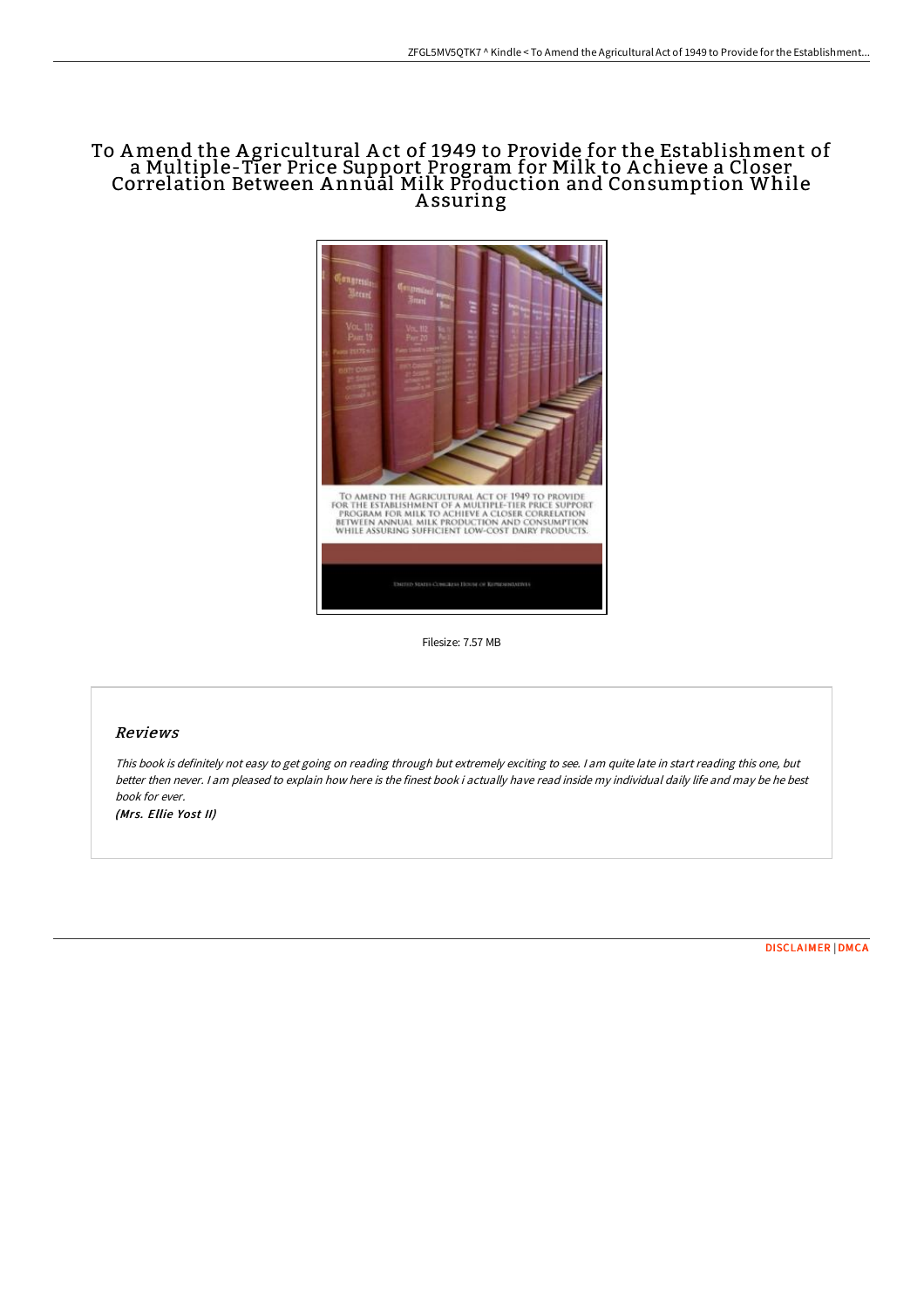## TO AMEND THE AGRICULTURAL ACT OF 1949 TO PROVIDE FOR THE ESTABLISHMENT OF A MULTIPLE-TIER PRICE SUPPORT PROGRAM FOR MILK TO ACHIEVE A CLOSER CORRELATION BETWEEN ANNUAL MILK PRODUCTION AND CONSUMPTION WHILE ASSURING



To save To Amend the Agricultural Act of 1949 to Provide for the Establishment of a Multiple-Tier Price Support Program for Milk to Achieve a Closer Correlation Between Annual Milk Production and Consumption While Assuring PDF, remember to click the hyperlink beneath and download the document or have access to other information that are related to TO AMEND THE AGRICULTURAL ACT OF 1949 TO PROVIDE FOR THE ESTABLISHMENT OF A MULTIPLE-TIER PRICE SUPPORT PROGRAM FOR MILK TO ACHIEVE A CLOSER CORRELATION BETWEEN ANNUAL MILK PRODUCTION AND CONSUMPTION WHILE ASSURING ebook.

Bibliogov, 2011. PAP. Book Condition: New. New Book. Delivered from our UK warehouse in 3 to 5 business days. THIS BOOK IS PRINTED ON DEMAND. Established seller since 2000.

Read To Amend the Agricultural Act of 1949 to Provide for the [Establishment](http://digilib.live/to-amend-the-agricultural-act-of-1949-to-provide.html) of a Multiple-Tier Price Support Program for Milk to Achieve a Closer Correlation Between Annual Milk Production and Consumption While Assuring Online

Download PDF To Amend the Agricultural Act of 1949 to Provide for the [Establishment](http://digilib.live/to-amend-the-agricultural-act-of-1949-to-provide.html) of a Multiple-Tier Price Support Program for Milk to Achieve a Closer Correlation Between Annual Milk Production and Consumption While Assuring